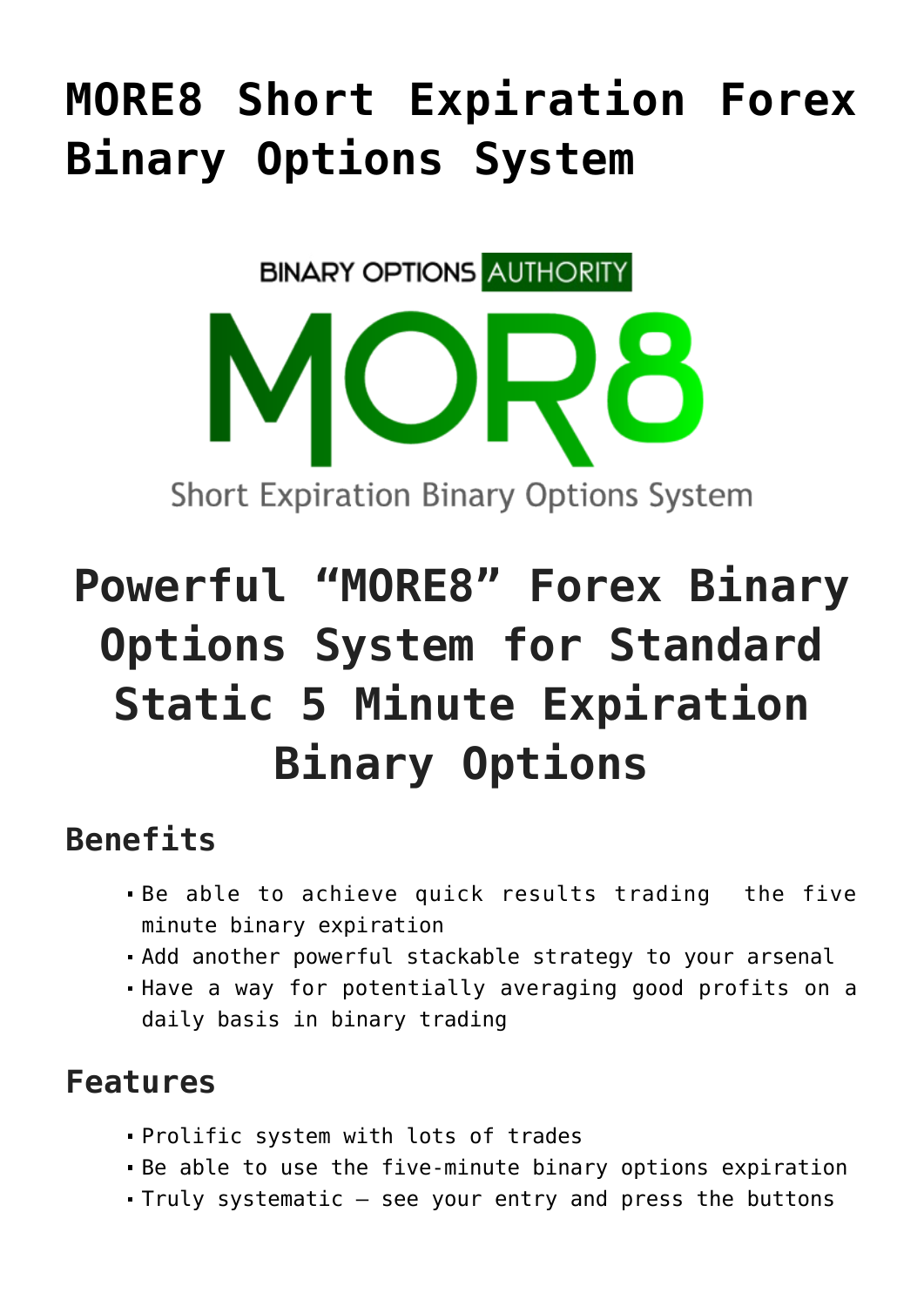Trade standard static binary options that expires 5 minutes from the point of entry

#### **System results:**

The system results below represent the entry mechanism as triggered on the given date below. We have a system performance sample below to give you a picture of the system. The result below is based on the exact system rules so what you see is what you'll be getting in terms of the entry strategy.

### **This is for trading 5 minute Expiration Forex binary options 3 hours a day. we took this performance sample from the USA open. Any moderate moving market time will do.**

- System results are based on the system rules.
- Very powerful, solid system and solid trading approach as
- Powerful \$2,607.14 Per Day systems results for these 5 minute expiration binary options and that is based on only 3 hours trading. You can always trade more if you want to do so!

|           | <b>EURUSD</b>                        | $9 - 12$ 3<br><b>HOURS</b><br><b>EURUSD</b> |    | 0n \$500 per<br>trade |
|-----------|--------------------------------------|---------------------------------------------|----|-----------------------|
| 11/1/2014 | <b>WWWWLWLLWWLWW</b>                 | 10                                          | 4  | \$1,500.00            |
|           | <b>WWWLWWLWLWWWWLILWWWWWWWLILWWW</b> | 18                                          | 5  | \$3,800.00            |
|           | LWWWWWLWWLLWWLWWWLWLWW               | 16                                          | 7  | \$2,100.00            |
|           | WLLWWWWWLLWLLWWWWWWWW                | 16                                          | 6  | \$2,600.00            |
|           | <b>WWLWWLWWWWWWLWWWWLWLWWW</b>       | 19                                          | 5  | \$4,150.00            |
|           | WWI WLWLWI WL LWWWI LWLLWW           | 15                                          | 10 | \$250.00              |
|           | <b>WWLWWWLWWWWWLLWWLLWWWWWWLWW</b>   | 21                                          | 7  | \$3,850.00            |
|           |                                      |                                             |    | \$18,250.00           |